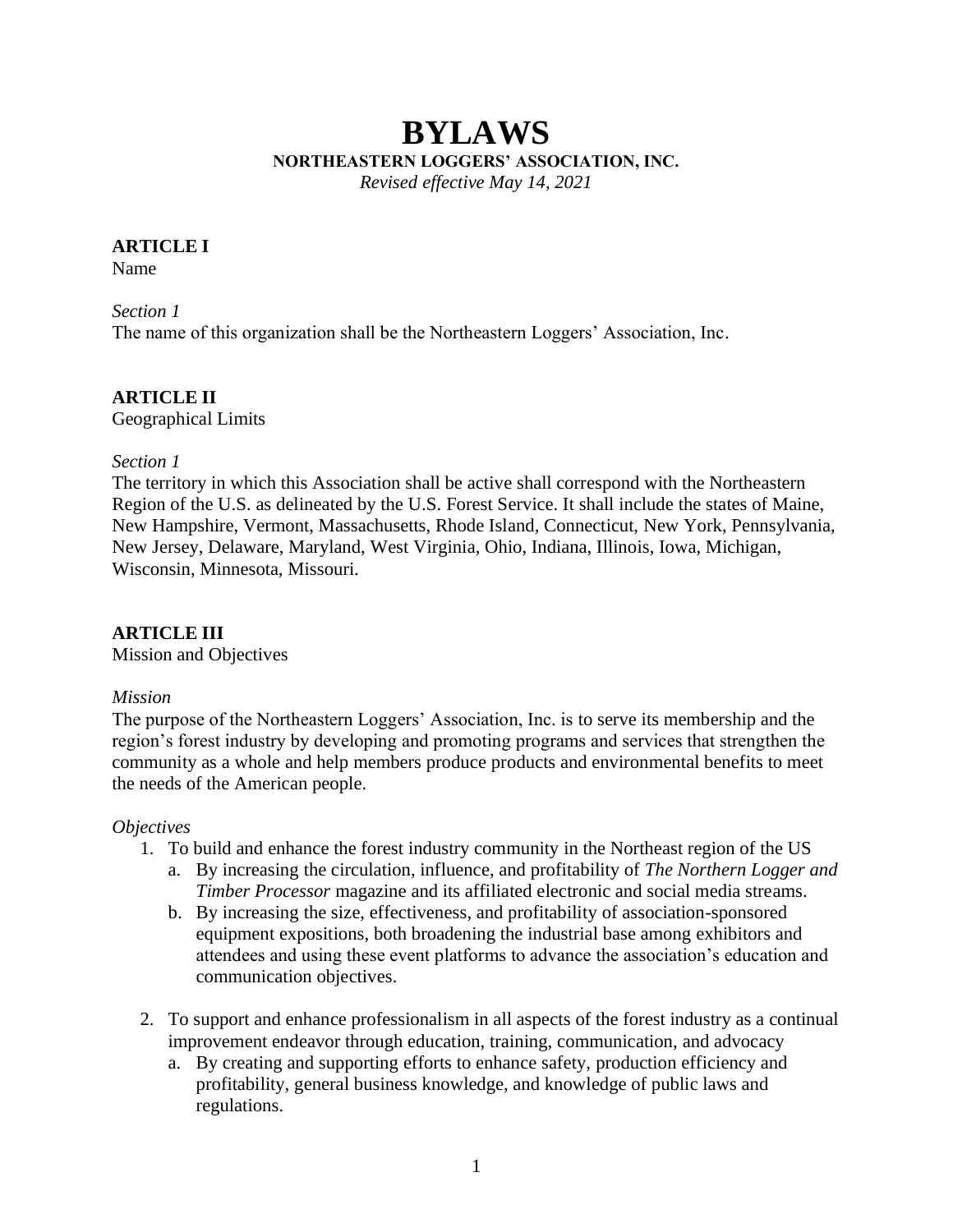- b. By facilitating education and communication efforts that enhance best management practices (BMPs or AMPs) and the general professionalism of the industry.
- 3. To strengthen relationships with the American public as well as state, federal, and industry organizations to protect our businesses, to advocate for wise stewardship of our forest resource, and to ensure the future health of our industry and our community
	- a. By monitoring and tracking state and Federal regulations in the area of forest products industry concerns.
	- b. By participating in coalitions to affect the outcome in legislative and regulatory matters.
	- c. By creating and supporting communication efforts that educate the public and government entities about the forest products industry – the environmental benefits we deliver, the employment opportunities we offer, and the challenges we face.

# **ARTICLE IV**

Membership

# *Section 1*

Membership in the Northeastern Loggers' Association shall be open to all persons, businesses and organizations interested in fulfillment of the Association's Objectives.

# **ARTICLE V**

Classes of Membership

## *Section 1*

The following classes of membership shall be recognized.

- A. *Individual Membership*—Individual membership shall be open to any individual person, not a business firm as defined under Article IV, Section 1.
- B. *Industrial Membership—*Industrial membership shall be open to companies, corporations and businesses connected with the logging and lumbering, pulp and paper and other allied industries on the following basis:
	- *Class I*—Businesses whose average annual payroll includes 250 or more employees*.*
	- *Class II*—Businesses whose average annual payroll includes 76 to 250 employees.
	- *Class III*—Businesses whose average annual payroll includes 26 to 75 employees.
	- *Class IV*—Businesses whose average annual payroll includes 13 to 25 employees.
	- *Class V*—Businesses whose average annual payroll includes 6 to 12 employees.
	- *Class VI*—Businesses whose average annual payroll includes 5 employees or less.
- C. *Associate Membership—*Associate Membership shall be given to those companies, corporations, and businesses in allied industries including equipment suppliers who support the Association's mission and objectives. The classification for Associate Membership shall be as follows:

 *Class I—* Manufacturers  *Class II—*Distributors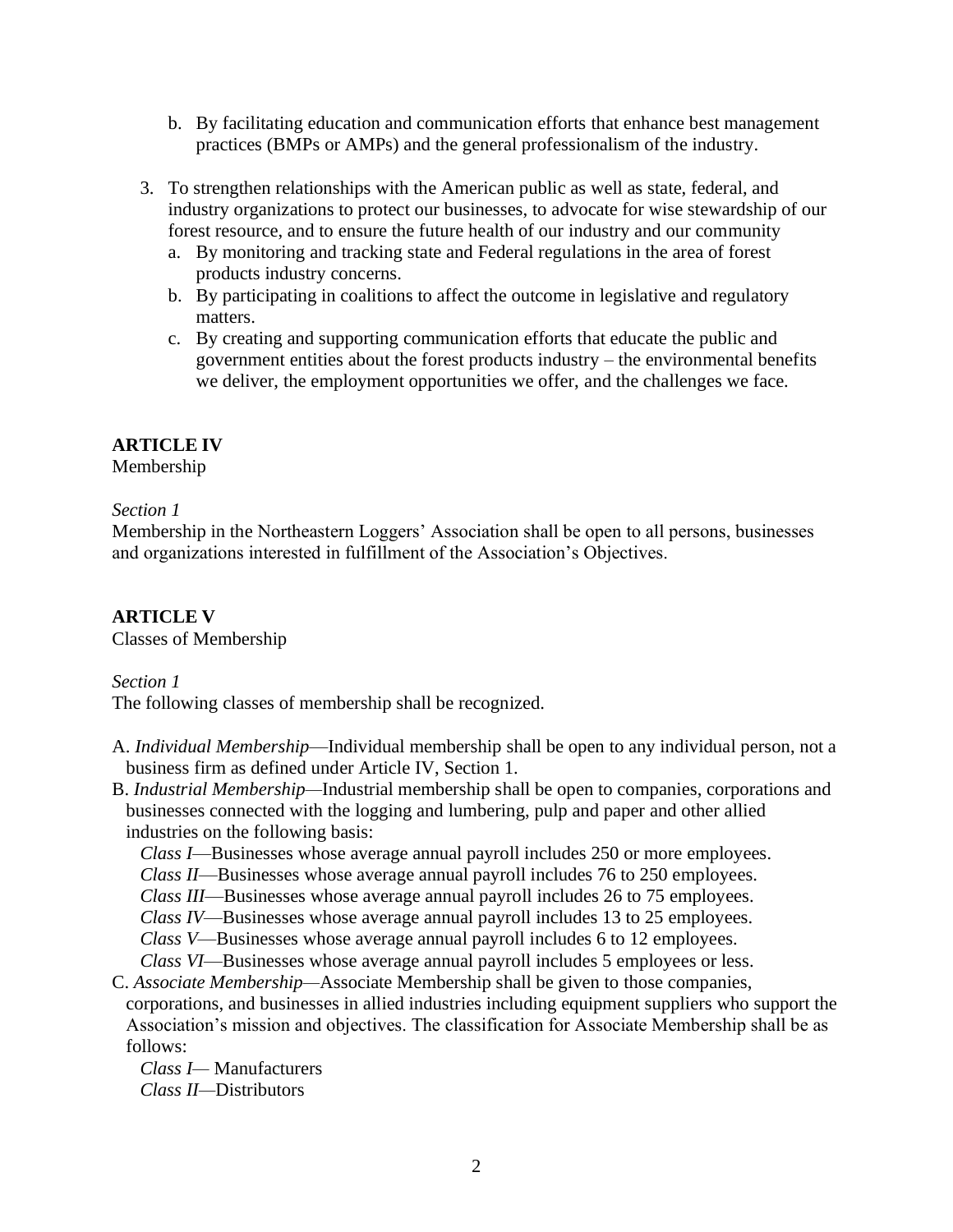## *Class III—*Dealers

D. *Honorary Life Membership—*This class of membership may be awarded by the Board of Directors at its Fall Board Meeting. It is intended to recognize individuals who have made significant contributions to forestry and the forest products industry. Dues for this class are waived and Honorary Life Membership includes a complimentary subscription to *The Northern Logger.* 

## *Section 2*

The dues schedule for these Membership classes will be maintained as a Board Policy and shall be attached to these Bylaws. The dues schedule may be revised by a majority vote of the Board of Directors at any of its regular meetings.

# **ARTICLE VI**

Officers and Election of Officers

#### *Section 1*

The officers of the Northeastern Loggers' Association, Inc., shall consist of a Board Chair, President, 1st Vice-President, 2nd Vice President, Secretary, and Treasurer.

#### *Section 2*

The officers shall be elected at the annual membership meeting of the Association.

## *Section 3*

The officers shall serve for one year, or until their successors are elected. Excepting the offices of Secretary and Treasurer, no elected officer shall be eligible for re-election to succeed to the same office for two successive years.

#### *Section 4*

The outgoing President shall automatically become Board Chair upon the election of a new President and shall continue to serve in this capacity until completion of the successor's term of office. In case the office of President is vacated, the 1st Vice-President shall become President until the next annual membership meeting. The Executive Committee shall appoint a Secretary or Treasurer or other members of the Executive Committee in case those offices are vacated.

#### *Section 5*

The Executive Committee is authorized to employ, at such time as the finances of the Association permit, an Executive Director to carry out the policies of the Association as defined herein. The Executive Committee is empowered to hire, supervise, and to discharge the Executive Director and to establish the rate of compensation and otherwise control all activities of this employee of the Association.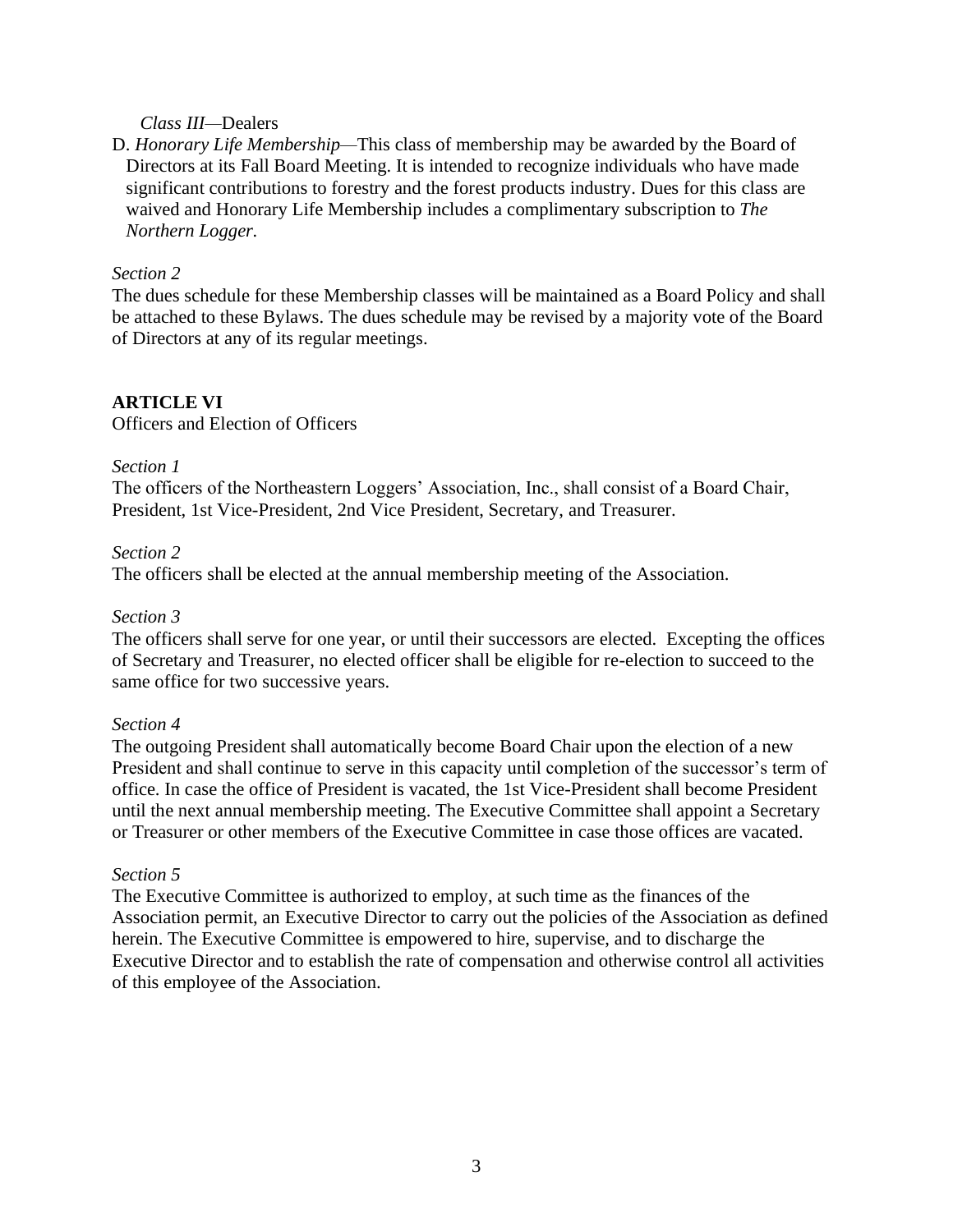# **ARTICLE VII**

Duties of Officers

#### *Section 1*

Board Chair – The Board Chair position shall be occupied by the Immediate Past President. The Board Chair serves as the chair of both the Executive Committee and the Nominating Committee and may assume additional responsibilities of the Association as assigned by the President.

#### *Section 2*

President—The President shall be the directing head of the Association. The President shall call special meetings of the Association, Directors and Executive Committee. The President shall make all appointments to and determine charges for standing and special committees, except the Executive Committee.

#### *Section 3*

Vice-Presidents—The 1st Vice-President shall act in place of the President in the case of an absence and shall assume special responsibilities in relation to the administration of the Association as assigned by the President and the Executive Committee. The 2nd Vice-President shall act in the absence of both the President and 1st Vice-President.

#### *Section 4*

Secretary—The Secretary shall keep the minutes of the meetings of the Association, the Directors and the Executive Committee and shall supervise the maintenance of Association records. The Secretary shall prepare and transmit to the membership at Association meetings abstracts of the proceedings of the Association, Directors and Executive Committee meetings.

#### *Section 5*

Treasurer— The Treasurer shall collect all regular membership dues and shall be custodian of all funds and monies of the Association. The Treasurer shall maintain a special bank account in the name of the Association at its principal place of business, shall deposit in this account all monies received by the Association and shall draw against this account to meet legitimate bills and expenses. The Treasurer shall keep accurate and complete accounts of all financial transactions and shall submit these accounts to audit prior to the regular annual membership meeting. The Treasurer shall submit to the President on request statements showing the existing financial status of the Association. The Treasurer shall be bonded. The Treasurer title and duties shall be assigned to the Executive Director unless otherwise determined by the Executive Committee.

#### *Section 6*

Executive Director—The Executive Director shall manage the affairs of the Association to carry out its programs and policies including the conduct of correspondence and the notice of meetings. As an employee and advisor to the Association, the Executive Director shall not cast a vote at Association, Board or Executive Committee meetings.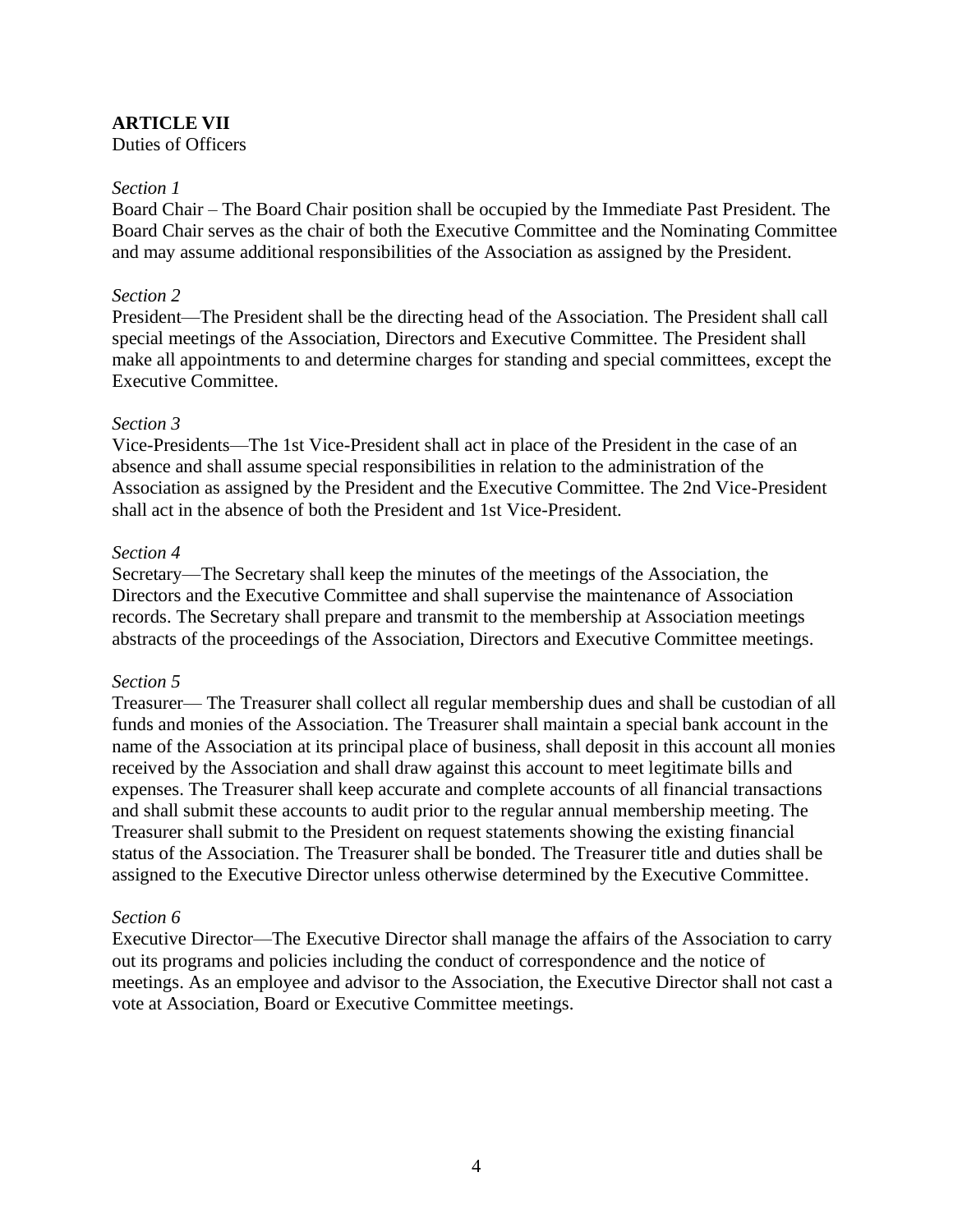# **ARTICLE VIII**

Directors and Election of Directors

#### *Section 1*

There shall be twenty-four (24) Directors serving for terms of three years each. Eight Directors shall be elected at the annual membership meeting each year, and in addition any vacancies on the Board shall be filled by election of successors for the unexpired term of their predecessor.

#### *Section 2*

Directors shall not serve more than two full terms in succession.

#### *Section 3*

When a vacancy occurs between annual meetings a new Director may be appointed by the Board of Directors to serve temporarily until the next annual membership meeting.

#### *Section 4*

When a Director shall fail, without cause as determined by the Executive Committee, to attend two successive meetings of the Board of Directors, the then sitting Board of Directors shall declare the office vacant and a Director may be named to temporarily serve until the next general election shall elect a successor Director to serve the unexpired term remaining.

#### *Section 5*

The functions of the Board of Directors shall be in accordance with the legal requirements of the Articles of Incorporation of the Association.

## **ARTICLE IX**

Executive Committee

## *Section 1*

There shall be an Executive Committee of the Board of Directors consisting of the six officers (Board Chair, President, 1st Vice President, 2nd Vice President, Secretary, Treasurer) and three atlarge members elected from among the current Board of Directors. The Executive Committee shall be elected by the Board of Directors at the annual meeting of the Board, and the Executive Committee members shall serve for one year or until their successors are elected.

## *Section 2*

The Executive Committee shall be headed by the Board Chair and will be responsible for the development of the Association and its work between regular meetings. The Executive Committee shall have the power to decide the policies and procedures between regular meetings and shall authorize expenditures.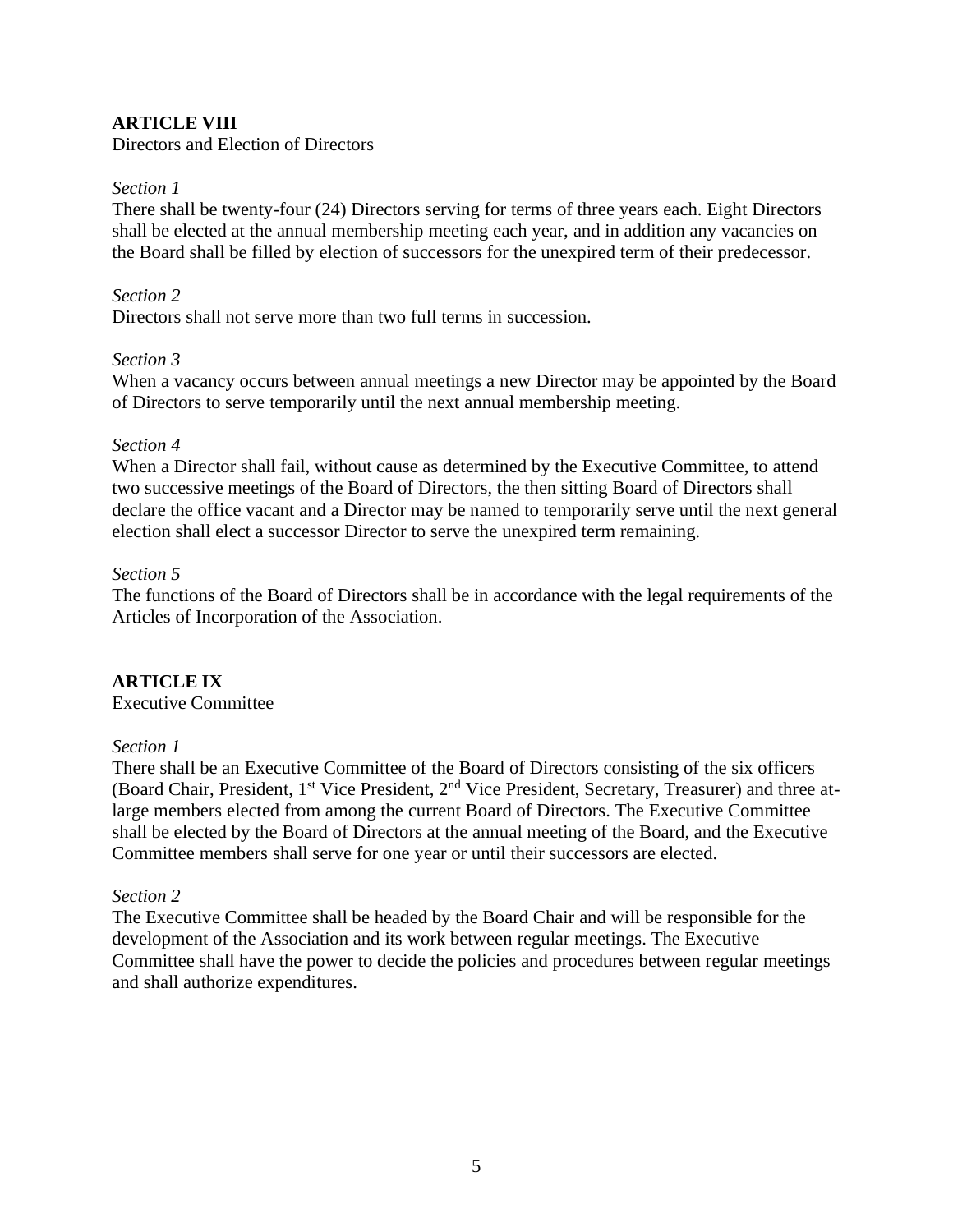# **ARTICLE X**

Meetings

## *Section 1*

The membership of the Northeastern Loggers' Association, Inc., shall hold one regular membership meeting annually. Notice of the annual membership meeting shall be published in the two (2) monthly issues of *The Northern Logger* magazine immediately preceding the meeting. Twenty (20) members shall constitute a quorum for the annual membership meeting.

## *Section 2*

The Board of Directors shall hold at least one meeting annually. Sixteen (16) Directors shall constitute a quorum.

## *Section 3*

The Executive Committee shall meet at the call of the President when necessary. Five (5) members shall constitute a quorum.

## *Section 4*

A special meeting of Association membership shall be called by the President upon petition of fifty (50) members in good standing or upon request of the Executive Committee. Special meetings of the Board of Directors or Executive Committee shall be called by the President upon request of a majority of the Board or Executive Committee, or at the President's direction.

# **ARTICLE XI**

NL Publishing, Inc. and *The Northern Logger & Timber Processor* magazine

## *Section 1*

Pursuant to the objective of the Northeastern Loggers' Association as defined in Article III, Objective 1.a. of these bylaws the Association, as sole shareholder of NL Publishing, Inc., shall publish a monthly periodical the name of which shall be *The Northern Logger & Timber Processor*. What was the *Lumber Camp News* magazine, edited and published by Frank A. Reed, Old Forge, NY, shall become *The Northern Logger & Timber Processor* magazine according to mutual agreement between Mr. Reed and the Northeastern Loggers' Association, Inc.

## *Section 2*

For the purpose of publishing *The Northern Logger & Timber Processor* magazine the Association has formed the for-profit entity NL Publishing, Inc. NL Publishing shall maintain an adequate business organization, engage the necessary editorial and business staff, and enlist the contributed cooperation of others desirable to carry out the purpose of Section 1 above.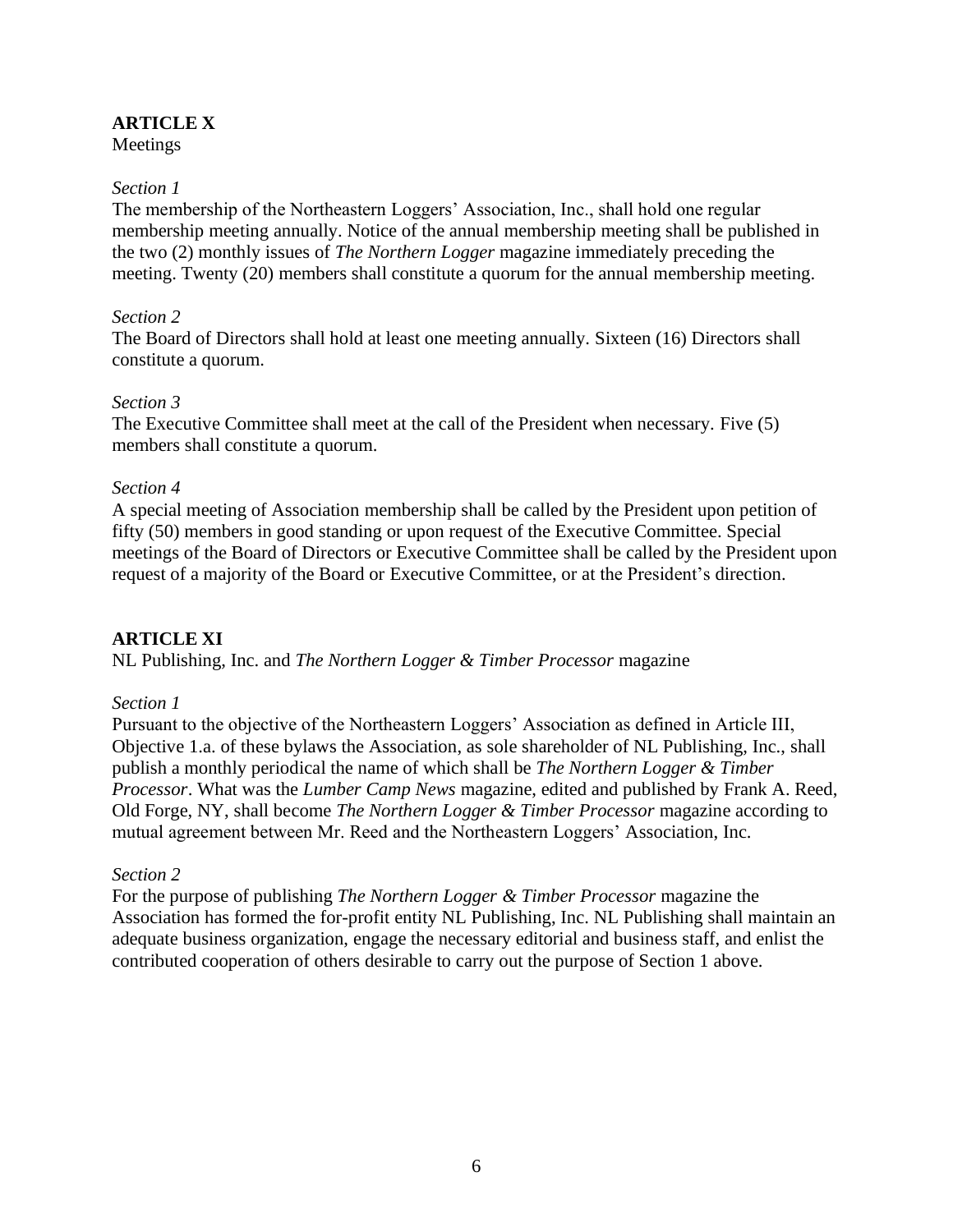# **ARTICLE XII**

**Committees** 

# *Section 1*

Standing Committees. The President shall appoint the following standing committees.

- A. Finance Committee—The finance committee shall serve as an advisory committee to the Executive Committee and the Treasurer on financial matters and shall be responsible for overseeing the preparation of an annual budget and securing an annual audit of the Treasurer's accounts. This committee shall be responsible for any fund-raising programs of the Association.
- B. Nominating Committee —The nominating committee shall solicit officer and director nominations to the NELA Board of Directors. They will finalize and publish a slate of qualified nominees to be presented to the Board of Directors and to Association membership at the annual membership meeting. Nominations from the floor for both officers and directors shall be permitted.

# *Section 2*

Working Committees. The President may appoint the following working committees if and when in the President's judgement the organization of these committees is necessary and desirable:

- A. Awards Committee The awards committee shall oversee the Association's annual awards program which is intended to recognize and honor outstanding individuals and companies in our region's industry.
- B. Grants Committee The grants committee shall oversee the Association's grants program which is intended to support public relations and educational programs that align with the Association's objectives.

## *Section 3*

Special Committees. In order to advance the Association's objectives, the President may appoint additional working and/or special committees at any time.

# **ARTICLE XIII**

Conduct of Meetings

## *Section 1*

All meetings shall be conducted in accordance with Roberts Rules of Order.

## *Section 2*

The order of business at the annual membership meeting shall be as follows: